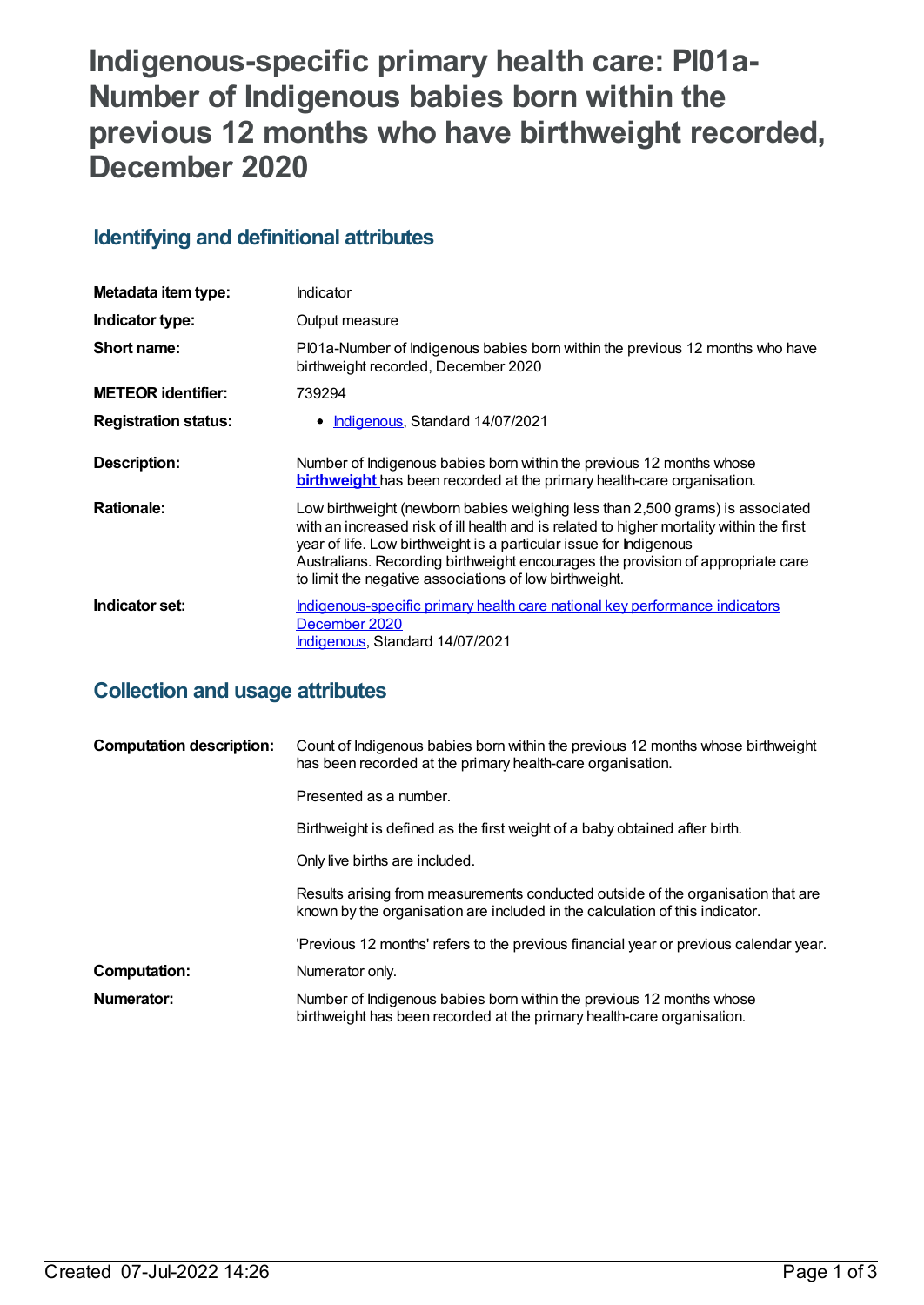#### [Person—Indigenous](https://meteor.aihw.gov.au/content/602543) status, code N

#### **Data Source**

[Indigenous-specific](https://meteor.aihw.gov.au/content/737914) primary health care national Key Performance Indicators (nKPI) data collection

#### **NMDS / DSS**

[Indigenous-specific](https://meteor.aihw.gov.au/content/738532) primary health care NBEDS December 2020

#### **Guide for use**

The baby is considered Indigenous if one or both parents identify as Indigenous.

#### **Data Element / Data Set**

Product of [birth—birth](https://meteor.aihw.gov.au/content/695437) status, code N

#### **Data Source**

[Indigenous-specific](https://meteor.aihw.gov.au/content/737914) primary health care national Key Performance Indicators (nKPI) data collection

#### **NMDS / DSS**

[Indigenous-specific](https://meteor.aihw.gov.au/content/738532) primary health care NBEDS December 2020

#### **Guide for use**

Only live births are included.

#### **Data Element / Data Set**

[Person—birthweight](https://meteor.aihw.gov.au/content/709571) recorded indicator, yes/no code N

#### **Data Source**

[Indigenous-specific](https://meteor.aihw.gov.au/content/737914) primary health care national Key Performance Indicators (nKPI) data collection

#### **NMDS / DSS**

[Indigenous-specific](https://meteor.aihw.gov.au/content/738532) primary health care NBEDS December 2020

**Comments:** Census date for reporting is 31 December 2020.

### **Representational attributes**

| <b>Representation class:</b> | Count   |
|------------------------------|---------|
| Data type:                   | Real    |
| Unit of measure:             | Person  |
| Format:                      | N[N(6)] |

#### **Indicator conceptual framework**

**Framework and dimensions: Health [Conditions](https://meteor.aihw.gov.au/content/410650)** 

### **Data source attributes**